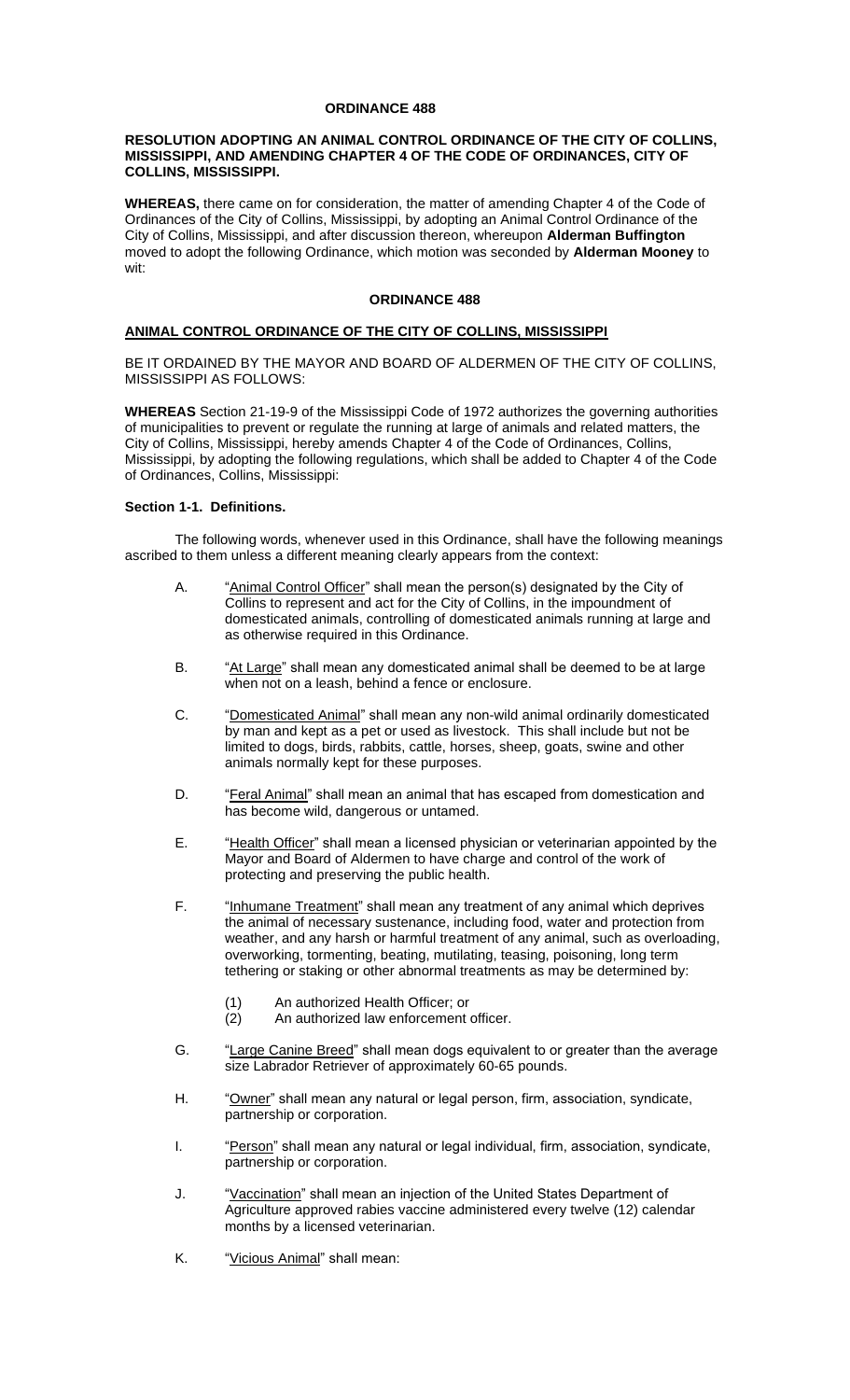- (1) An animal may be declared "vicious" or "dangerous" by an animal control officer or law enforcement officer if the animal, when unprovoked, chases or approaches a person upon the streets, sidewalks or any public or private property in a menacing fashion or apparent attitude of attack.
- (2) An animal may be considered vicious or dangerous if that animal has a known propensity, tendency or disposition to attack unprovoked, to cause injury or to otherwise threaten safety of human beings or domestic animals.
- (3) Any animal owned or harbored primarily or in part for the purpose of fighting or any animal trained for fighting will be considered vicious or dangerous.
- L. "Wild Animals" shall mean all animals which can normally be found in the wild state and are not ordinarily domesticated by man, whether raised in captivity or the wild, including but not limited to reptiles, lions, tigers, bears, wolves, apes, monkeys, foxes, baboons, skunks, raccoons, opossums and squirrels. Also, any animal considered a menace to the public.

#### **Section 1-2. The Control or Protection of Domesticated and Wild Animals.**

- A. It shall be unlawful for any person to:
	- (1) Permit any domesticated and/or wild animal(s), owned by or under the control of a person, to run at large within the City of Collins.
	- (2) Commit any inhumane treatment against any domesticated and/or wild animal(s).
	- (3) Interfere with or molest any domesticated and/or wild animal(s) used by law enforcement in the performance of the functions or the duties of such department.
	- (4) Have a dog or other animal on a leash at any parade, festival and/or athletic event in the City of Collins.
	- (5) Keep or harbor any animal(s), which by loud, repeated and frequent or habitual barking, howling, yelping or other noise or action, disturbs any resident of the City of Collins.
	- (6) Allow any pens, kennels or other enclosures, for the keeping of domesticated and/or wild animal(s) to become unsanitary, offensive or disagreeable to persons residing in the vicinity of a platted and recorded subdivision nor shall they be maintained or kept as to breed flies or in any manner to cause any injury to the public health of any person residing in the vicinity of the pen, enclosure, cage, etc.
	- (7) Keep or harbor any domesticated and/or wild animal(s) in such a manner as to become offensive by reason of odor or unclean condition or in such a manner as to annoy any person residing in the vicinity thereof.
	- (8) Fail to provide animals with sufficient good and wholesome food and water, proper shelter and protection from the weather, proper enclosure, veterinary care when needed to prevent suffering and humane care and treatment.
		- (i) Proper enclosure and proper shelter is defined as secure confinement indoors or secure confinement in a locked pen or fenced yard containing a properly constructed dog house with secure sides and top, and fence to be chain link, dog wire or wood, capped if dog can climb fence, which provides proper protection from the elements for the dog, is suitable to prevent the entry of young children, and is designed to prevent the animal from escaping while on the owner's property.
		- (ii) Dogs shall not be tethered as a primary method of confinement.
	- (9) Leave an animal unattended inside a motor vehicle when such action is harmful or reasonable potentially harmful to said animal. In the event the owner of said vehicle is not available and cannot be found or refuses to prevent said harm or reasonably potential harm from continuing, the animal control officer or the city police shall be authorized to remove said animal from such vehicle and to utilize any reasonable method to effectuate said removal.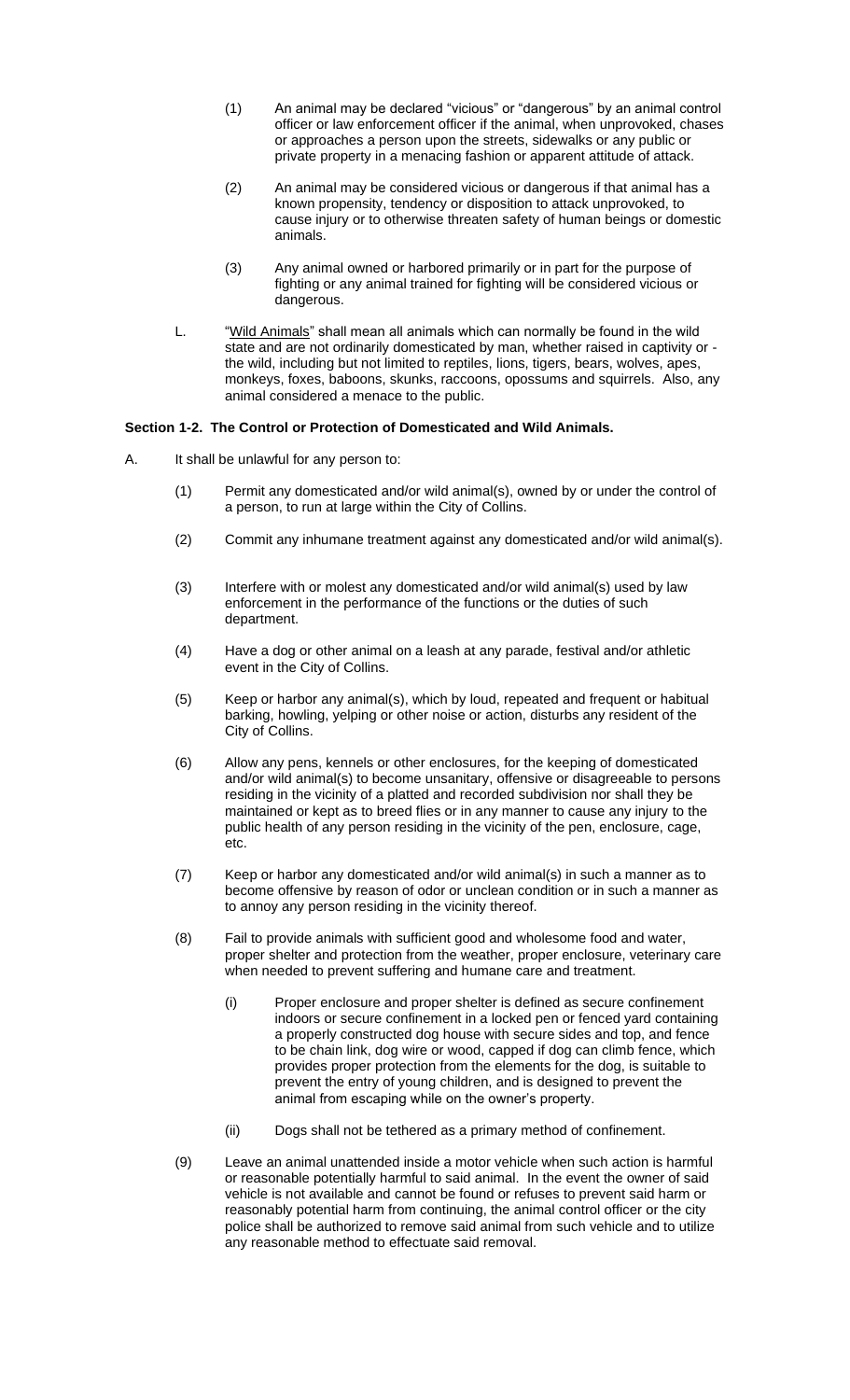- (10) Expose any know poisonous substance, whether mixed with food or not, in such a manner as to be ingested or inhaled by any animal to purposely or negligently harm said animal.
- (11) Keep any wild animals within the City of Collins.
	- (i) A variance to this provision may be requested by obtaining a special permit from the City of Collins. All permits issued to own a wild animal will be maintained by the City of Collins.
- B. The duly sworn and authorized animal control officer(s) of the City of Collins may seize or cause to have seized any animal whose owner is found to be in violation of any part of Section 1-2(a) and impound or cause to be impounded such animal in a designated shelter. Such animal shall be held for a period not to exceed five (5) days, and if reasonable corrections are not made by the owner of the animal so that the owner will not be in further violation of said Sub-Section (a). If such animal is not returned to the animal's owner pursuant to this Section 1-2(b), the animal shall be released to the Southern Pines Animal Shelter or other designated government facility. The animal control officer shall designate to the owner what corrections are necessary to bring said owner into compliance with Subsection 1-2(a) during said five-day period.

# **Section 1-3. Vicious Animals.**

It shall be unlawful for:

- (1) Any animal that has been declared or is considered vicious or dangerous as defined herein to be kept in or allowed to enter the City of Collins.
- (2) Any animal that has been declared vicious or dangerous to be kept on a chain or in any other manner kept tethered or to tie out.
- (3) Any person who has been convicted of a felony offense to possess, harbor, control, own or reside on the same premises as a vicious or dangerous animal.

# **Section 1-4. The Control or Protection of Animals.**

- A. It shall be unlawful for a person to tether, fasten, chain, tie or restrain an animal, either pet or livestock, to any stationary object in a manner that is inhumane or is detrimental to its welfare. A person may temporarily tether an animal no longer than is necessary to complete a temporary task.
- B. It shall be unlawful to allow any animal to be unrestrained or unconfined while being transported in the open bed of a pick up or flat bed truck or trailer. If the animal is restrained by a tether, lead, chain or other such restraint, such tether, lead, chain, or other such restraint must be short enough to prevent the animal from jumping from, or falling out of, the pick up truck bed, or flat bed truck or trailer.
- C. It shall be unlawful for any person, firm or corporation, to attempt to sell, exchange, trade, barter, donate or display any animal on any roadside, public right-of-way, parkway, median, park, playground, other recreational areas or any private parking lot that is generally accessible by the public, regardless of whether such access is authorized. Non-profit organizations founded for the purpose of providing humane sanctuary or shelter for abandoned or unwanted animals shall have rights to interior parking areas associated with commercial/retail stores with written permission from the property owner.

# **Section 1-5. Impoundment of Vicious Animals.**

- A. An animal control officer or law enforcement officer may seize or cause to have seized any animal declared vicious or dangerous or whose owner has violated any part of this ordinance and have said animal impounded at the Southern Pines Animal Shelter or other designated government facility authorized to impound vicious animals.
	- (1) The owner of any vicious or dangerous animal shall be held liable for costs and damages incurred by the injured party and/or the Southern Pines Animal Shelter or other designated government facility authorized to impound such vicious animal, regardless of whether the animal is returned to the owner.
- B. When an animal is determined by the animal control officer or law enforcement officer to be a vicious or dangerous animal that the animal control officer shall euthanize animal or his designee provided all of the following requirements are met:
	- (1) The animal is at large without restraint;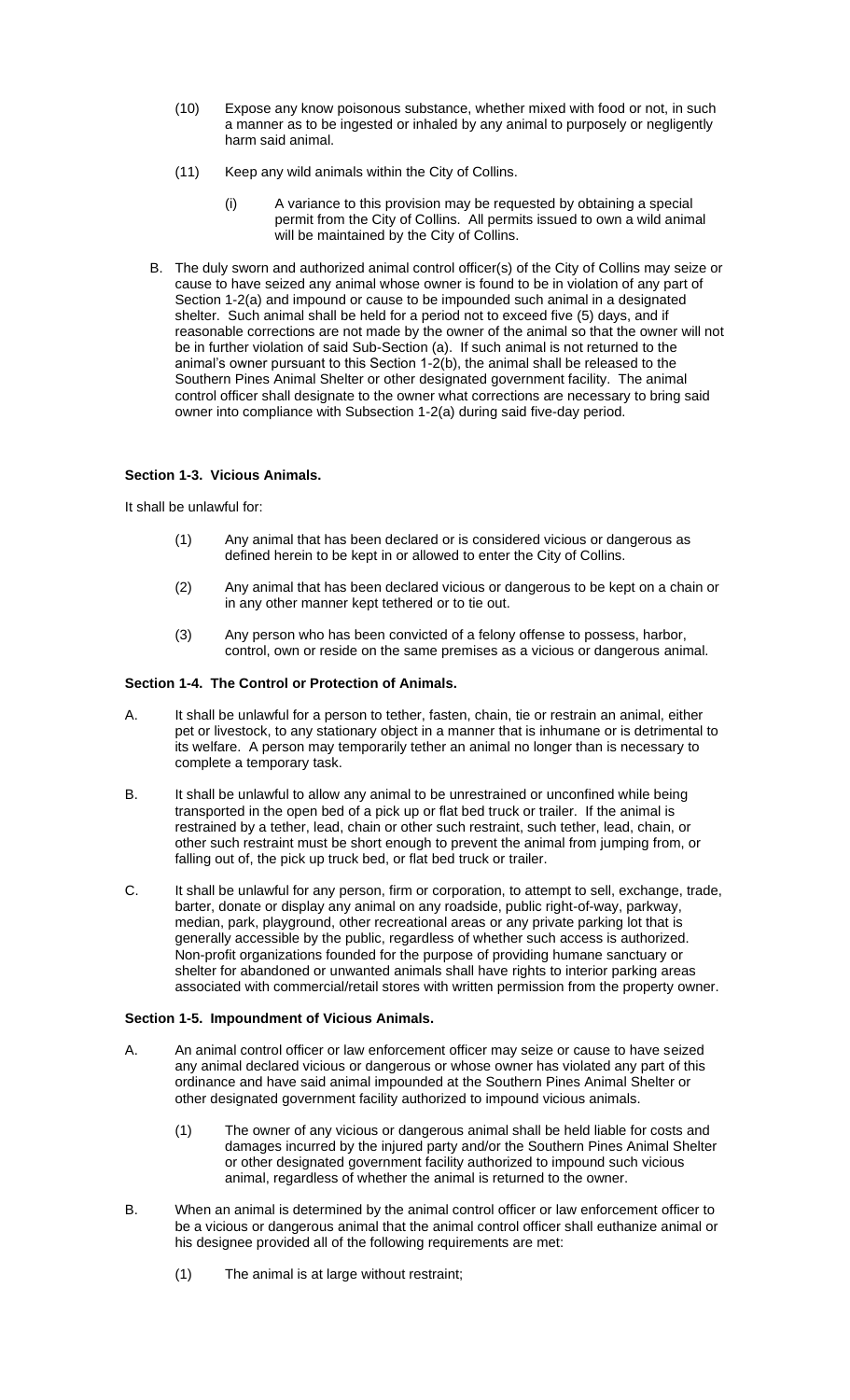- (2) There is no vaccination tag or other identification around the animal's neck or implanted identification microchip; and
- (3) Attempts to capture the animal peacefully have been made and have proved unsuccessful.
- C. Notwithstanding the provisions of the foregoing definition of a vicious dog, no dog may be considered a vicious dog if:
	- (1) An injury or severe injury is sustained by a human being, and at the time of such injury the dog was being provoked, tormented, abused or assaulted; or
	- (2) An injury or severe injury is sustained by a human being who at the time of such injury was committing a willful or negligent trespass, or other tort, upon the premises owned or leased by the owner of the dog; or
	- (3) The dog was protecting a human being within the immediate vicinity of the dog from an unjustified attack; or
	- (4) The dog is a police dog, which was engaged in the performance of its duties at the time of the act complained of.

#### **Section 1-6. Procedure on Retention, Observation and Disposition of Animals, which have bitten persons or other animals, or those, suspected of having disease**.

- A. The Animal Control Officer or the person designated by the City of Collins in the course of his or her duties of investigation of cases in which animals have bitten persons or other animals shall immediately notify the owner of such animal which has bitten any person or otherwise arrange for the authorized officer to pick up and retain such animal in a separate kennel at the Southern Pines Animal Shelter or other designated government facility for a period of not less than ten (10) days after the biting of such person or other animal during which period it shall be determined by the Covington County Health Officer or designated official whether or not such animal is suffering from any disease. If no disease is found, the Covington County Health Officer is to signify to the authorized animal officer that such animal may be released to the owner, provided that the authorized officer may authorize keeping of any such animal in the owner's premises, and provided further that the owner produces a certificate of rabies vaccination performed by a veterinarian shown that such animal has been vaccinated for rabies not longer than twelve (12) months previous thereto or vaccination period recognized by the U. S. Department of Agriculture, and provided further that the authorized officer may authorize any such animal to be retained for a period of not less than ten (10) days after biting such person, or animal in quarters supervised by a veterinarian, and provided further that Covington County Health officer may authorize the keeping of certain animals confined on the owner's premises because of veterinary medical reasons, such as animals which are difficult to maintain or susceptible to diseases which might occur with changes of environment or female dogs with pups, provided the owner secures a written statement of such consideration from a veterinarian if required by the Covington County Health Officer.
- B. Any animal suspected of having disease shall be subject to the impoundment and observation provisions set out in Section 1-4.
- C. Any animal found to be infected with rabies shall be forthwith euthanized by the City of Collins officer or any other designated officer in a humane manner.

### **Section 1-7. Authorization for Quarantine.**

In the event a potential outbreak of rabies is suspected, and the danger of the public safety from rabid animals is reasonably imminent, the Covington County Health officer is hereby authorized and it shall be his duty to issue a quarantine proclamation ordering persons owning, keeping or harboring any dog to muzzle same or confine it as herein provided for such time as may be specified in such quarantine proclamation. Under the publication of such proclamation by the Health Officer, the person keeping or harboring any dog or other animal shall follow the procedure as in the definition "at large," except prescribed that any such animal under the control of any adult person on a leash or under a control by voice command, may do so only if the animal is effectively muzzled. All dogs, cats or other animals found at large during the time specified by the Covington County Health Officer in his quarantine proclamation without being properly confined or muzzled if under the control of an adult person may be destroyed by an authorized officer, if said officer is unable with reasonable effort, to apprehend the animal for impoundment.

### **Section 1-8. Animal Control Officers - Training and Certification.**

A. Any animal control officer appointed by the City of Collins may utilize any equipment reasonable and necessary to enforce the provision of this Ordinance, including without limitation, humane wire box traps; and the animal control officer(s) may lend such traps or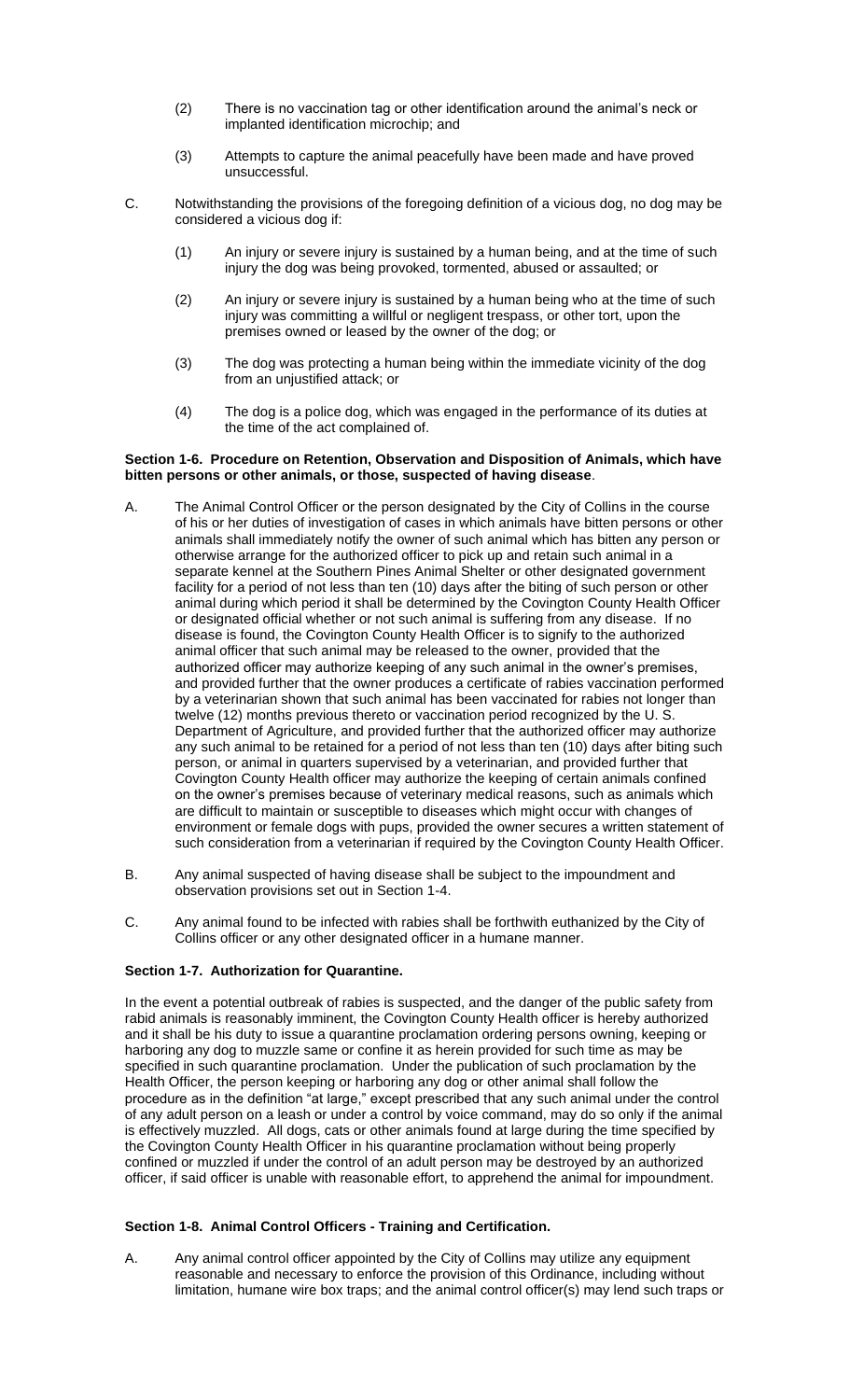other equipment to private persons for the purpose of preventing nuisances resulting from animals running at large.

B. Any animal control officer appointed by the City of Collins shall be vested with police powers and shall be authorized to issue tickets, summons or other process in the same manner as other law officers of the City, subject to proper certification.

### **Section 1-9. Impoundment Authorized.**

- A. Impoundment for "At Large" Animals.
	- (1) Animals running at large may be pursued, caught and impounded by animal control officers and law enforcement officers. Said animals shall be held for a minimum of five (5) days, unless the animal is so diseased or seriously injured that it should be immediately, humanely destroyed, or unless the owner of the animal redeems the animal within the five (5) days by paying all fees which have accrued and receiving custody of the animal. Said fees are not in lieu of any fine or penalty provided by law
	- (2) The Fees for redemption of an impounded animal include:

| a) | Feeding per day |                                  | \$5.00  |
|----|-----------------|----------------------------------|---------|
| b) | Impoundment fee |                                  |         |
|    | Ĺ.              | First occurrence                 | \$15.00 |
|    | ii.             | Second occurrence                | \$25.00 |
|    | iii.            | Third and subsequent occurrences | \$50.00 |

- (3) Owners of dogs and cats redeemed from impoundment shall provide proof of rabies inoculation prior to release of the animal from impoundment. In the event proof of inoculation cannot be produced, the owner shall produce a receipt for prepayment of a rabies vaccination from a licensed veterinarian or person certified by the State Board of Health before said animal is released.
- (4) If the owner does not redeem such animal within five (5) days, the animal shall be either put up for adoption or humanely destroyed. In the event the animal is adopted, the person who adopts the animal is then the legal owner of the animal.

# **Section 1-10. Penalties.**

- A. Any person who violates any of the provisions of Sections 1-2 and 1-4 pertaining to domesticated and/or wild animals shall be guilty of a misdemeanor. Each and every day the same shall continue shall constitute a separate and distinct offense. Each and every violation shall constitute a separate and distinct offense.
	- (1) First Offense a fine of not less than \$100.00 per violation, plus costs and damages incurred by the injured and/or the Southern Pines Animal Shelter or other designated government facility authorized to impound such vicious animal.
	- (2) Second Offense a fine of not less than \$300.00 per violation plus costs and damages incurred by the injured party and/or the Southern Pines Animal Shelter or other designated government facility authorized to impound such vicious animal.
	- (3) Third (and subsequent) Offense a fine of \$1,000.00 per violation or by imprisonment a minimum of ninety - (90) days or by both such fine and imprisonment.
- B. Any person who violates any of the provisions of Section 1-3 pertaining to vicious or dangerous animals shall be guilty of a misdemeanor. Each and every day the same shall continue shall constitute a separate and distinct offense. Each and every violation shall constitute a separate and distinct offense.
	- (1) First Offense a fine of not less than \$250.00 per violation or by imprisonment for sixty (60) days or by both such fine and imprisonment, plus costs and damages incurred by the injured and/or the Southern Pines Animal Shelter or other designated government facility authorized to impound such vicious animal.